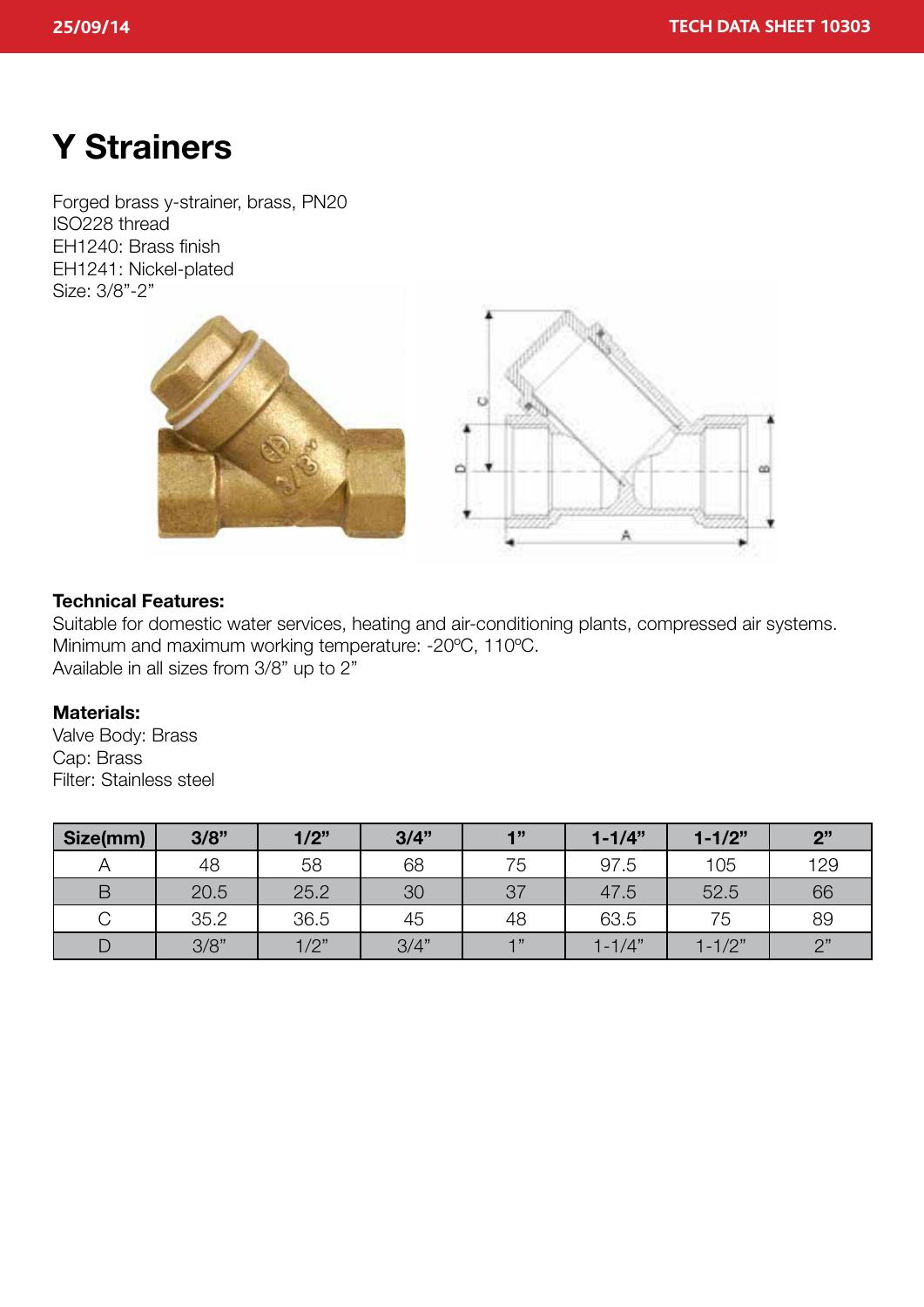### Reservoir Equipment

# Fluid Level/Temperature Gauges

# **Specification**



**Construction:**<br>Lens Tr Transparent polyamide. Lens base Nylon 66.<br>Shroud High impa High impact polystyrene. No aluminium content.

Bolts: Steel.

Seals:

Nitrile.

Maximum working pressure: 1 bar. Working temperature:  $-30^{\circ}$ C to  $+90^{\circ}$ C.

Fluid compatibility: Mineral and petroleum based oils.

#### Note:

A 500mm model with metal shroud finished in black available.

Recommended bolt tightening torque: 10 Nm maximum.

Thermometer scale range: +30°C to +90°C.

Temperature Indicator:

Blue alcohol.

#### Note:

- 1. Locate seals in mounting recess before fitting.
- 2. Select the size required by studying the installation details to determine a part number.

18.5 24

# Size 1 Installation Details

#### **For 'through hole' mounting:**

| -Thread-     |      |  |  |
|--------------|------|--|--|
| M10          | M12  |  |  |
| 11. $\Omega$ | 13.0 |  |  |
| 13.0         | 14.0 |  |  |
|              |      |  |  |

#### **For tapped holes:**

Holes to be tapped square to mounting face. Tolerance on hole centres:  $+0.5$ -0.2

#### **For welded back nuts:**

The above details should be combined.

# Installation and Application Information

#### **Simple to Install**

The universal fixing is designed for either front or rear fixing. Just two holes in the tank – threaded for front fixing – and the gauge is ready to install. After positioning the gauge the bolts are simply tightened to provide a secure seal. There is no fear of leakage with the square section seals and the two-point mounting system eliminates problems with tank distortion. M10 and M12 bolt thread options are available.

# Size 1 Ordering Information

#### **Standard products table**

| Part number | <b>Supersedes</b> | <b>Desciption</b> | <b>Centres</b> | <b>Thread</b>   | <b>Max temp</b> | <b>Weight</b> |
|-------------|-------------------|-------------------|----------------|-----------------|-----------------|---------------|
| FL69121     | FI T.121          | Fluid level/temp  | 76mm           | M <sub>10</sub> | $90^{\circ}$ C  | 0.13Kg        |
| FL69123     | <b>FLT.123</b>    | Fluid level/temp  | 76mm           | M12             | $90^{\circ}$ C  | 0.13Kg        |
| FL69111     | FL.111            | Fluid level       | 76mm           | M <sub>10</sub> | $90^{\circ}$ C  | 0.13Kg        |
| FL69113     | FL.113            | Fluid level       | 76mm           | M <sub>12</sub> | $90^{\circ}$ C  | 0.13Kg        |

Note 1: Part numbers featured with bold highlighted codes will ensure a 'standard' product selection. Note 2: Alternate displayed part number selection will require you to contact Parker Filtration for availability.



#### **Easy to Read**

Drive slot

43

The high-visibility lens is one-piece for added security and moulded in shatterproof, transparent polyamide for an accurate and clear oil level and temperature indication. Further gauge protection is provided by a specially designed shroud moulded in high-impact, black polystyrene.